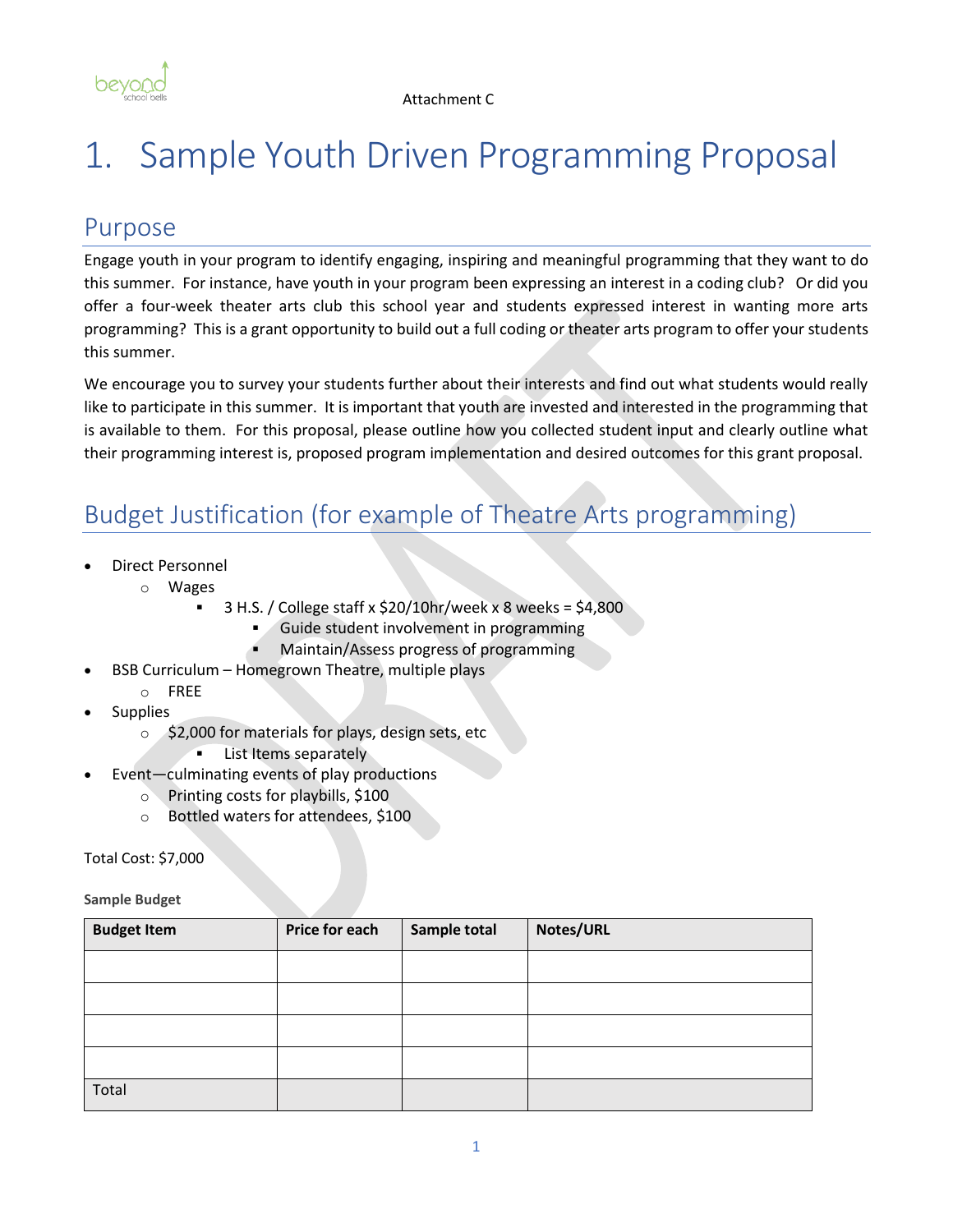

# 2. Sample Youth Driven Programming Proposal

### Purpose

The Weikart Center partnered with the Neutral Zone<sup>‡</sup> to develop the Youth Driven Space (YDS) project. YDS is designed to support out of school-time programs that serve youth, implement a range of structures, and strategies that foster 21st Century skill-building and meaningful civic engagement. Out of school time programs that adopt the YDS model learn to utilize the actual operation of their organization as an opportunity to build youth skills and increase participation and engagement. The time is right for an explicit and developmentally appropriate approach to skill-building for older youth during OST given the drop off in participation that programs face nationally as well as increasing recognition of the importance of workforce preparation opportunities that prepare young peoplefor participation in today's labor market.

YDS is designed to transform existing youth programs into youth driven spaces through four key areas:

- 1. **Structural changes**. A youth advisory council is established and meets regularly to make and offer guidance on decisions about program offerings and organizational operation;
- 2. **Changes to program design and implementation**. Youth members take on facilitation and other roles that adults typically take in a youth program, leading meetings and activities with their peers;
- 3. **Revisiting adult roles**. Helping adults learn to build strong adult/youth partnerships is critical. Adults in YDSdon't simply step down and let youth lead, rather, they play an active supportive role in helping youth be successful;
- 4. **Building sustainability**. Organizational changes are sustained by infusing YDS principles across the organization, with attention to governance and mission statements and by establishing deliberate supportacross administration, staff, and the broader community.

Our proposed program will address key areas 1 through 4. We foresee having steps 1-3 completed by the fall of 2021. We also foresee our sustainability being positively impacted within one year of our project implementation.

Source cited[: http://cypq.org/yds](http://cypq.org/yds)

# Budget Justification

- Direct Personnel
	- o Wages
		- $3$  H.S. / College staff x  $$10/20$ hr/week x 8 weeks =  $$4,800$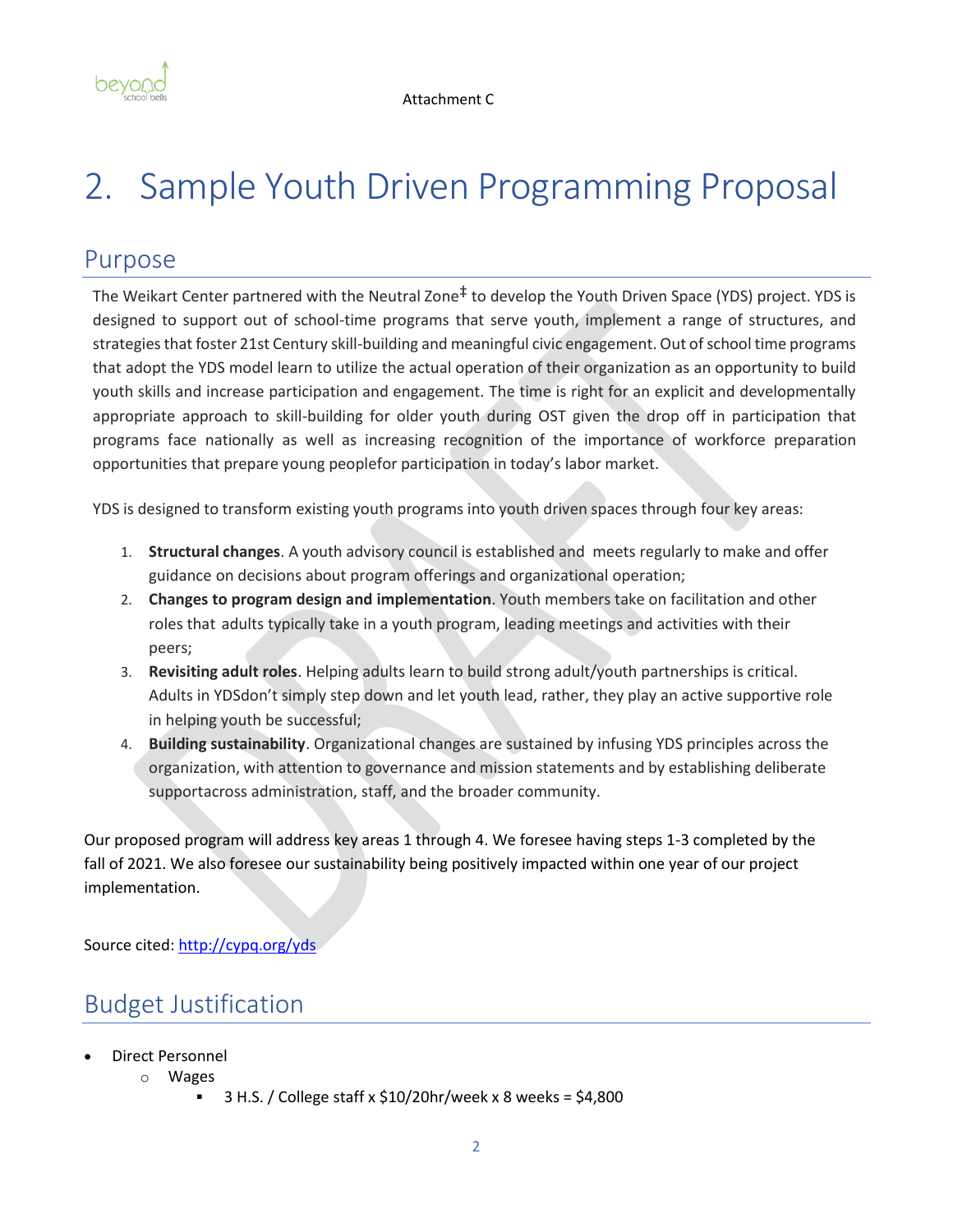

#### Attachment C

- Guide student involvement in unit
- Maintain/Assess progress of unit(s)
- Assist instructors to guide student lessons / activities
- Equipment Non-expendable
	- o \$5,000 for materials
		- **EXECUTE:** List Items separately
- **Supplies** 
	- o \$4,000 for educational project materials
		- **EXECUTE:** List Items separately
- Training and Outreach
	- $\circ$  Consult experts in fields defined by students for student and staff training
- Contract / Consulting
	- o List items separately
- Administrative
- Summary:
	- o \$4,800 for 3 student leaders for 16 weeks
	- o \$5,000 for materials and tools
	- $\circ$  \$4,000 for projects and activities
	- o \$1,200 for consultation / planning
- Total = \$15,000

**Sample Budget**

| <b>Budget Item</b> | Price for each | Sample total | Notes/URL |
|--------------------|----------------|--------------|-----------|
|                    |                |              |           |
|                    |                |              |           |
|                    |                |              |           |
|                    |                |              |           |
|                    |                |              |           |
|                    |                |              |           |
| Total              |                |              |           |

## Community Connections

- Contact your local high school and community colleges
- SkillsUSA <https://www.skillsusa.org/programs/high-school/>
- Educators Rising, Nebrask[a http://www.educatorsrisingnebraska.org/](http://www.educatorsrisingnebraska.org/)  Educators Rising is transforming how America develops aspiring teachers. Starting with high school students,